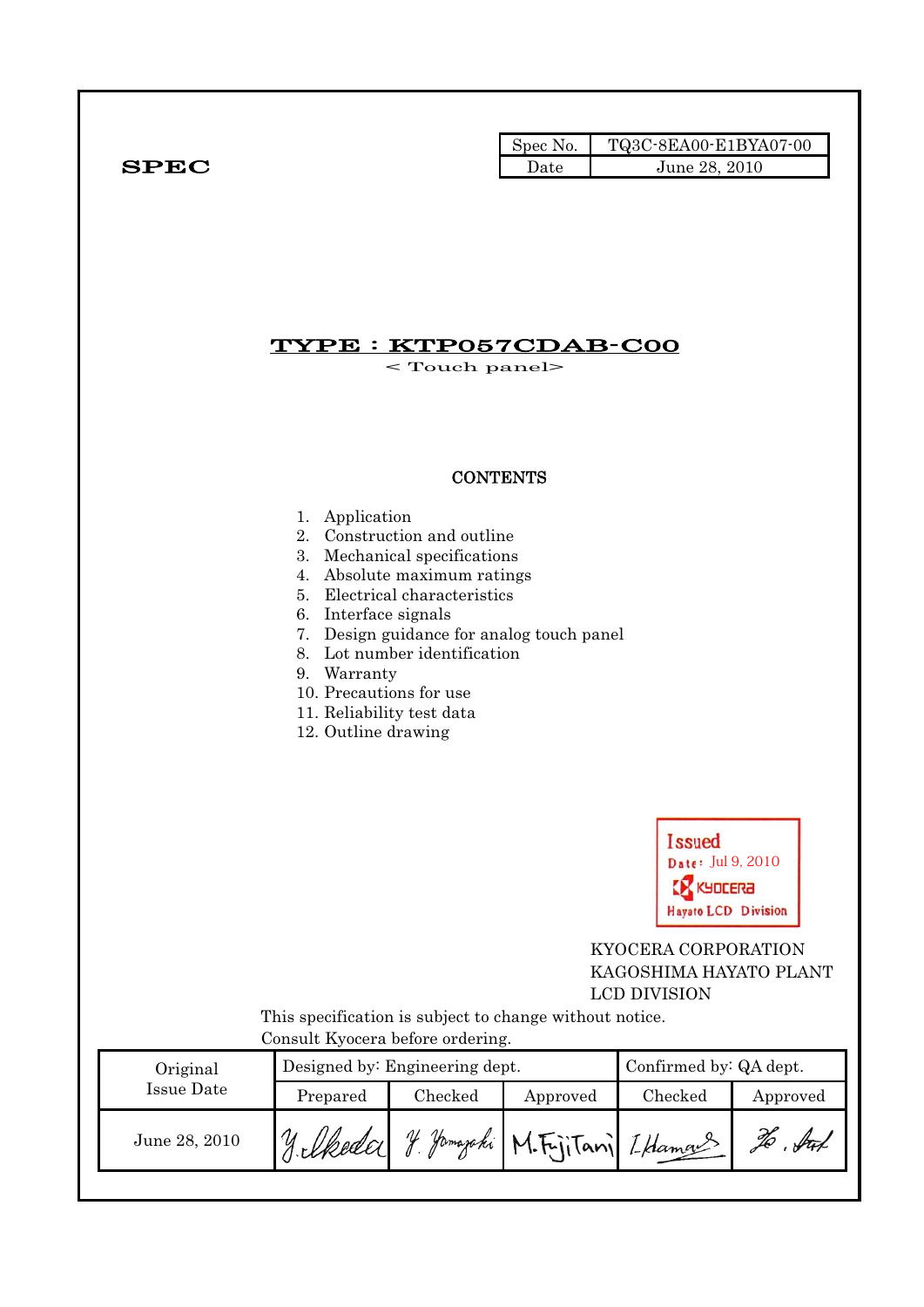| Spec No.                | Part No.       | Page |
|-------------------------|----------------|------|
| $TQ3C-8EA00-E1BYA07-00$ | KTP057CDAB-C00 |      |

## Warning

- 1. This Kyocera touch panel has been specifically designed for use only in electronic devices and industrial machines in the area of audio control, office automation, industrial control, home appliances, etc. The module should not be used in applications where the highest level of safety and reliability are required and module failure or malfunction of such module results in physical harm or loss of life, as well as enormous damage or loss. Such fields of applications include, without limitation, medical, aerospace, communications infrastructure, atomic energy control. Kyocera expressly disclaims any and all liability resulting in any way to the use of the touch panel in such applications.
- 2. Customer agrees to indemnify, defend and hold Kyocera harmless from and against any and all actions, claims, damages, liabilities, awards, costs, and expenses, including legal expenses, resulting from or arising out of Customer's use, or sale for use, or Kyocera touch panels in applications.

# Caution

1. Kyocera shall have the right, which Customer hereby acknowledges, to immediately scrap or destroy tooling for Kyocera touch panels for which no Purchase Orders have been received from the Customer in a two-year period.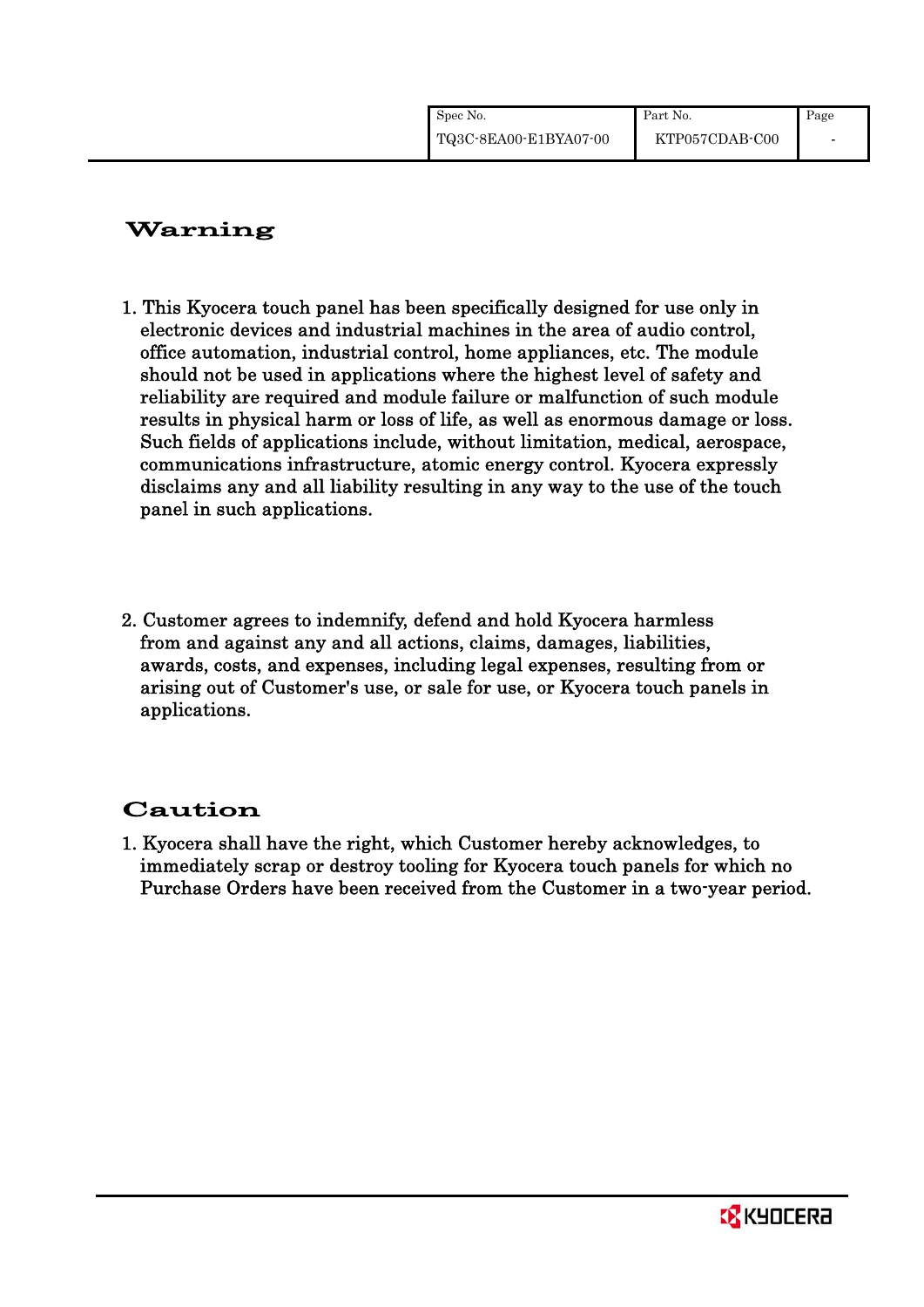|         |      |                                 | ${\rm Spec}$ No. |                                                    | Part No.                |          | Page |
|---------|------|---------------------------------|------------------|----------------------------------------------------|-------------------------|----------|------|
|         |      |                                 |                  | ${\bf TQ3C\text{-}8EAOO\text{-}E1BYA07\text{-}00}$ | $\verb KTPO57CDAB-C00 $ |          |      |
|         |      |                                 |                  | Revision record                                    |                         |          |      |
|         | Date | Designed by : Engineering dept. |                  |                                                    | Confirmed by : QA dept. |          |      |
|         |      | Prepared                        | ${\it Checked}$  | Approved                                           | Checked                 | Approved |      |
|         |      |                                 |                  |                                                    |                         |          |      |
|         |      |                                 |                  |                                                    |                         |          |      |
| Rev.No. | Date | Page                            |                  | $\label{eq:2} \textbf{Descriptions}$               |                         |          |      |
|         |      |                                 |                  |                                                    |                         |          |      |
|         |      |                                 |                  |                                                    |                         |          |      |
|         |      |                                 |                  |                                                    |                         |          |      |
|         |      |                                 |                  |                                                    |                         |          |      |
|         |      |                                 |                  |                                                    |                         |          |      |
|         |      |                                 |                  |                                                    |                         |          |      |
|         |      |                                 |                  |                                                    |                         |          |      |
|         |      |                                 |                  |                                                    |                         |          |      |
|         |      |                                 |                  |                                                    |                         |          |      |
|         |      |                                 |                  |                                                    |                         |          |      |
|         |      |                                 |                  |                                                    |                         |          |      |
|         |      |                                 |                  |                                                    |                         |          |      |
|         |      |                                 |                  |                                                    |                         |          |      |
|         |      |                                 |                  |                                                    |                         |          |      |
|         |      |                                 |                  |                                                    |                         |          |      |
|         |      |                                 |                  |                                                    |                         |          |      |
|         |      |                                 |                  |                                                    |                         |          |      |
|         |      |                                 |                  |                                                    |                         |          |      |
|         |      |                                 |                  |                                                    |                         |          |      |
|         |      |                                 |                  |                                                    |                         |          |      |
|         |      |                                 |                  |                                                    |                         |          |      |
|         |      |                                 |                  |                                                    |                         |          |      |
|         |      |                                 |                  |                                                    |                         |          |      |
|         |      |                                 |                  |                                                    |                         |          |      |
|         |      |                                 |                  |                                                    |                         |          |      |
|         |      |                                 |                  |                                                    |                         |          |      |
|         |      |                                 |                  |                                                    |                         |          |      |
|         |      |                                 |                  |                                                    |                         |          |      |
|         |      |                                 |                  |                                                    |                         |          |      |
|         |      |                                 |                  |                                                    |                         |          |      |
|         |      |                                 |                  |                                                    |                         |          |      |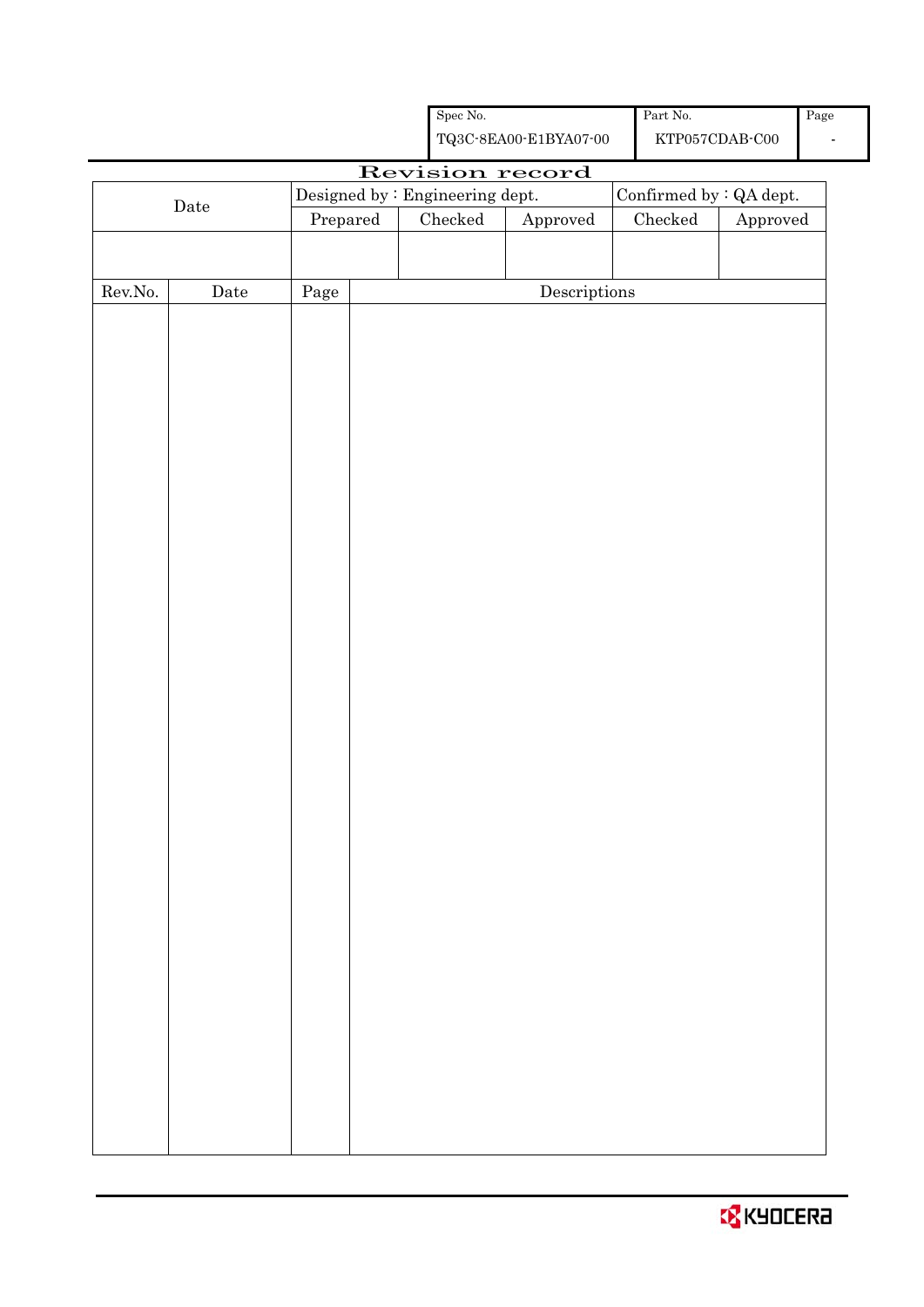## 1. Application

This document defines the specification of KTP057CDAB-C00. (RoHS Compliant)

#### 2. Construction and outline

| Touch panel  | : Analog type $(Glass/Glass)$       |
|--------------|-------------------------------------|
| Surface film | : Glare Anti-finger print treatment |

## 3. Mechanical specifications

3-1. Mechanical specifications of touch panel

|                          | Item                          | Specification                          | Unit       |
|--------------------------|-------------------------------|----------------------------------------|------------|
| 1)<br>Outline dimensions |                               | $125.8(W)\times 98.8(H)\times 1.44(D)$ | mm         |
| Active area              |                               | $116.2(W)\times 87.4(H)$               | mm         |
| Viewing area             |                               | $118.2(W)\times89.4(H)$                | mm         |
| Mass                     |                               | TBD                                    | g          |
| Input                    |                               | Radius-0.8 stylus or Finger            |            |
| <b>Actuation Force</b>   |                               | $0.1 \sim 2.0$                         | N          |
|                          | 2)<br>Striking(Finger-input)  | 1 million                              | hits       |
| Operating life           | 3)<br>$Sliding(Stylus-input)$ | 100 thousand                           | characters |
| Transmittance            |                               | Typ.80(at full wavelength)             | %          |
| Reflectance              |                               | Typ.15(550nm)                          | $\%$       |
| Surface hardness         |                               | 3H or more (Pencil hardness)           |            |

1) Please refer to outline drawing for details.

| 2) | Striking test condition |                                                     |
|----|-------------------------|-----------------------------------------------------|
|    | Testing rod             | : Silicon rubber (Hardness: 60°), Tip: $R = 4.0$ ,  |
|    | Testing location        | $\therefore$ In active area                         |
|    | Input voltage           | $\therefore$ DC5V                                   |
|    | Load                    | : 2.94N                                             |
|    | Cycle                   | $: 5$ hits/sec                                      |
|    | Judgment                | : No defect in function                             |
|    |                         | : No appearance defect which causes trouble to use. |
|    |                         | *Dents, blurs and marks on surface film : neglected |
| 3) | Sliding test condition  |                                                     |
|    | Testing rod             | : Polyacetal resin, $Tip: R = 0.8$                  |
|    | Testing location        | : In active area                                    |
|    | Input voltage           | $\cdot$ DC5V                                        |
|    | Load                    | : 2.45N                                             |
|    | Input length            | $\div 10$ m m                                       |
|    | Input speed             | $\div 50$ mm/sec                                    |

- Sliding times : 10mm sliding (back and forth) counts as 2 times. Judgment : No defect in function
	- : No appearance defect which causes trouble to use.

\*Dents, blurs and marks on surface film : neglected

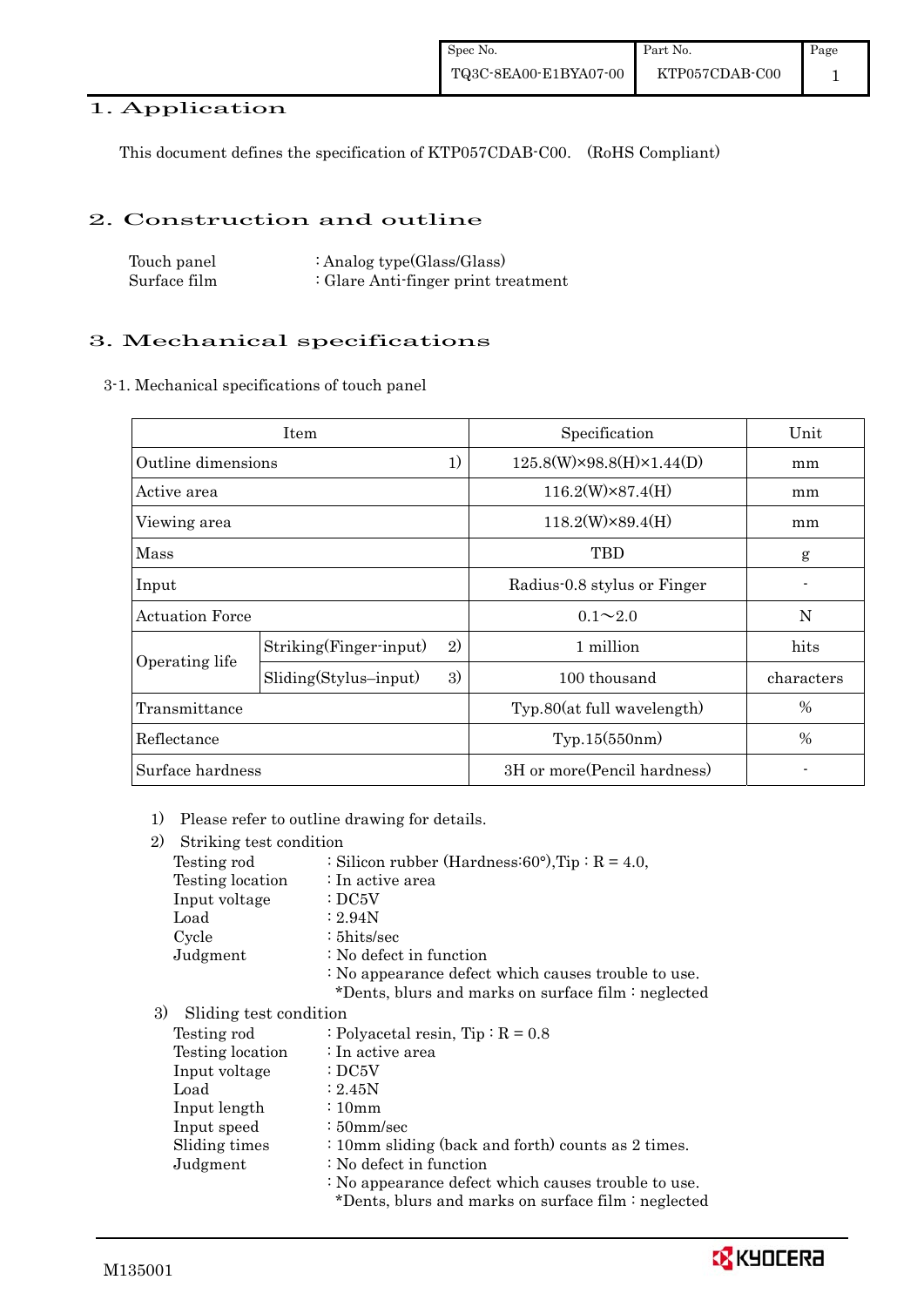## 4. Absolute maximum ratings

#### 4-1. Electrical absolute maximum ratings

| Item                           | Symbol       | Min. | Max. | Unit |
|--------------------------------|--------------|------|------|------|
| Supply voltage for touch panel | $\rm V_{TP}$ |      | 6.0  |      |
| Input current of touch panel   | Iтр          |      | 0.5  | mА   |

#### 4-2. Environmental absolute maximum ratings

| Item                  |    | Symbol                  | Min.  | Max.         | Unit      |
|-----------------------|----|-------------------------|-------|--------------|-----------|
| Operating temperature |    | Top                     | $-30$ | 85           | $\circ$ C |
| Storage temperature   |    | T <sub>STO</sub>        | $-40$ | 95           | $\circ$ C |
| Operating humidity    | 1) | $H_{OP}$                | 10    | $\mathbf{2}$ | %RH       |
| Storage humidity      | 1) | <b>H</b> <sub>STO</sub> | 10    | $\mathbf{2}$ | %RH       |
| Vibration             |    | $\blacksquare$          | 3)    | 3)           |           |
| Shock                 |    | ٠                       |       |              |           |

- 1) Non-condensing.
- 2) Temp. $\leq 40^{\circ}$ C, 85%RH Max. Temp.>40°C, Absolute humidity shall be less than 85%RH at 40°C.
- 3) The touch panel is installed on the LCD using two sided tape.

| $(0.3{\sim}9~{\rm m/s^2})$<br>Vibration width<br>$0.15$ mm | Frequency | $10\sim$ 55 Hz | Acceleration value |
|------------------------------------------------------------|-----------|----------------|--------------------|
|                                                            |           |                |                    |
| $10-55-10$ Hz<br>1 minutes<br>Interval                     |           |                |                    |

 2 hours in each direction X, Y, Z (6 hours total) EIAJ ED-2531

4) The touch panel is installed on the LCD using two sided tape. Acceleration: 490 m/s2, Pulse width: 11 ms 3 times in each direction:  $\pm X$ ,  $\pm Y$ ,  $\pm Z$ EIAJ ED-2531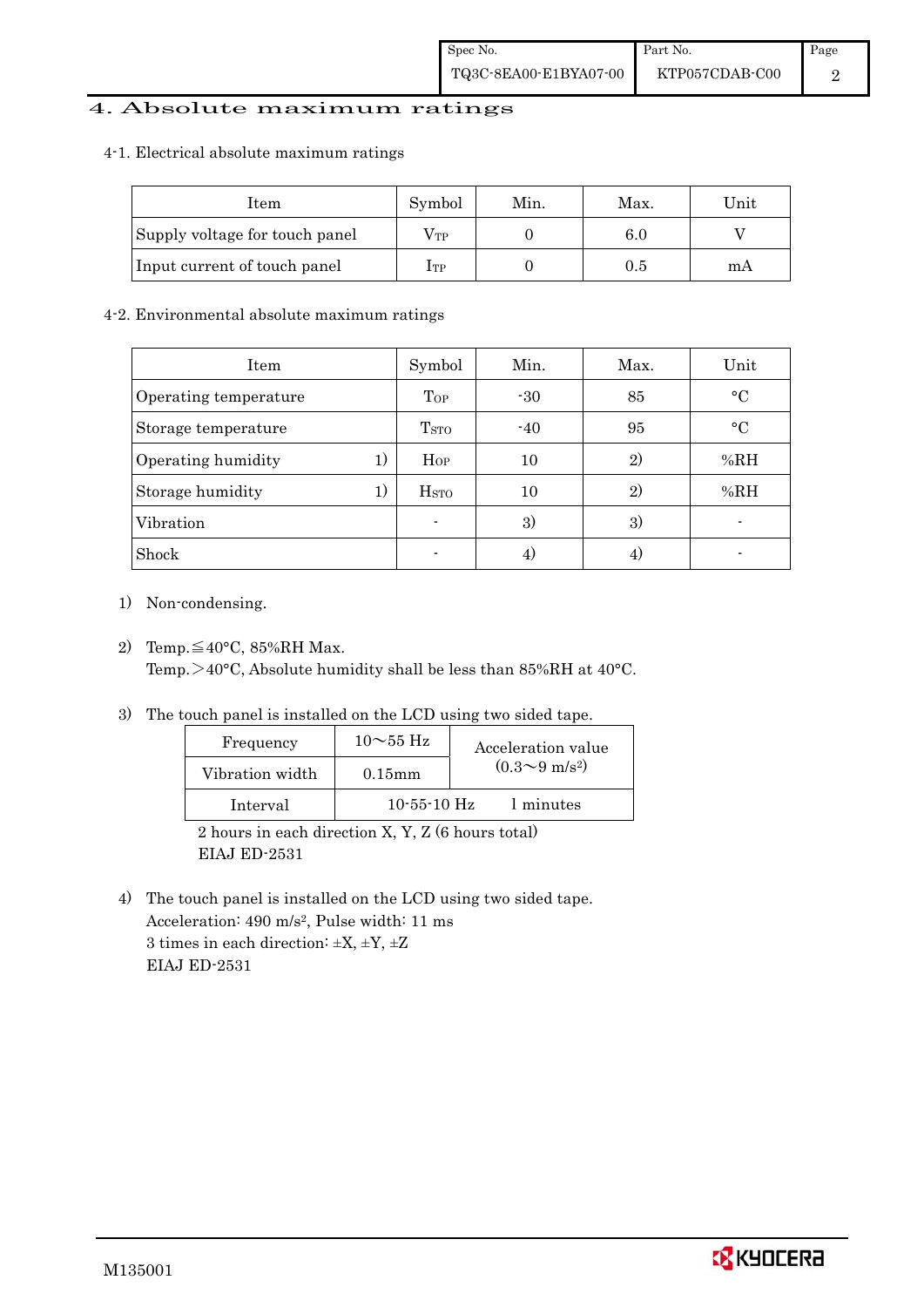#### 5. Electrical characteristics

| Item                           | Symbol         | Condition                | Min.                | Typ.                     | Max.                     | Unit          |
|--------------------------------|----------------|--------------------------|---------------------|--------------------------|--------------------------|---------------|
| Supply voltage for touch panel | $V_{TP}$       | $\blacksquare$           |                     | 5.0                      | $\overline{\phantom{0}}$ |               |
| Terminal resistance            | $xL-xR$        |                          | 200                 |                          | 1200                     | Ω             |
|                                | $yU-yL$        | $\blacksquare$           | 200                 |                          | 1000                     | Ω             |
| 2)<br>Linearity                | $\blacksquare$ | $\overline{\phantom{0}}$ | less than $\pm 2.5$ |                          | $\%$                     |               |
| 3)<br>Insulation resistance    | -              | DC25V                    | 50                  | $\overline{\phantom{0}}$ |                          | $\rm M\Omega$ |
| 4)<br>Chattering               |                | at ON/OFF                |                     | less than 10             |                          | ms            |

- 1) Resistance between terminal xL and xR, or between yU and yL.
- 2) Apply 5VDC to the terminal xL-xR, and measure the output voltage at terminal y when a random input is applied in the active area. Measure the difference between the output and theoretical voltages. (Measure the actual voltage at the terminal using the same method.)



- 3) Resistance between the upper and lower terminals.
- 4) Apply 5VDC to the terminal xL-xR, and measure the oscillation at terminal y when applying a random input in the active area. (Measure the oscillation at terminal x using the same method.)



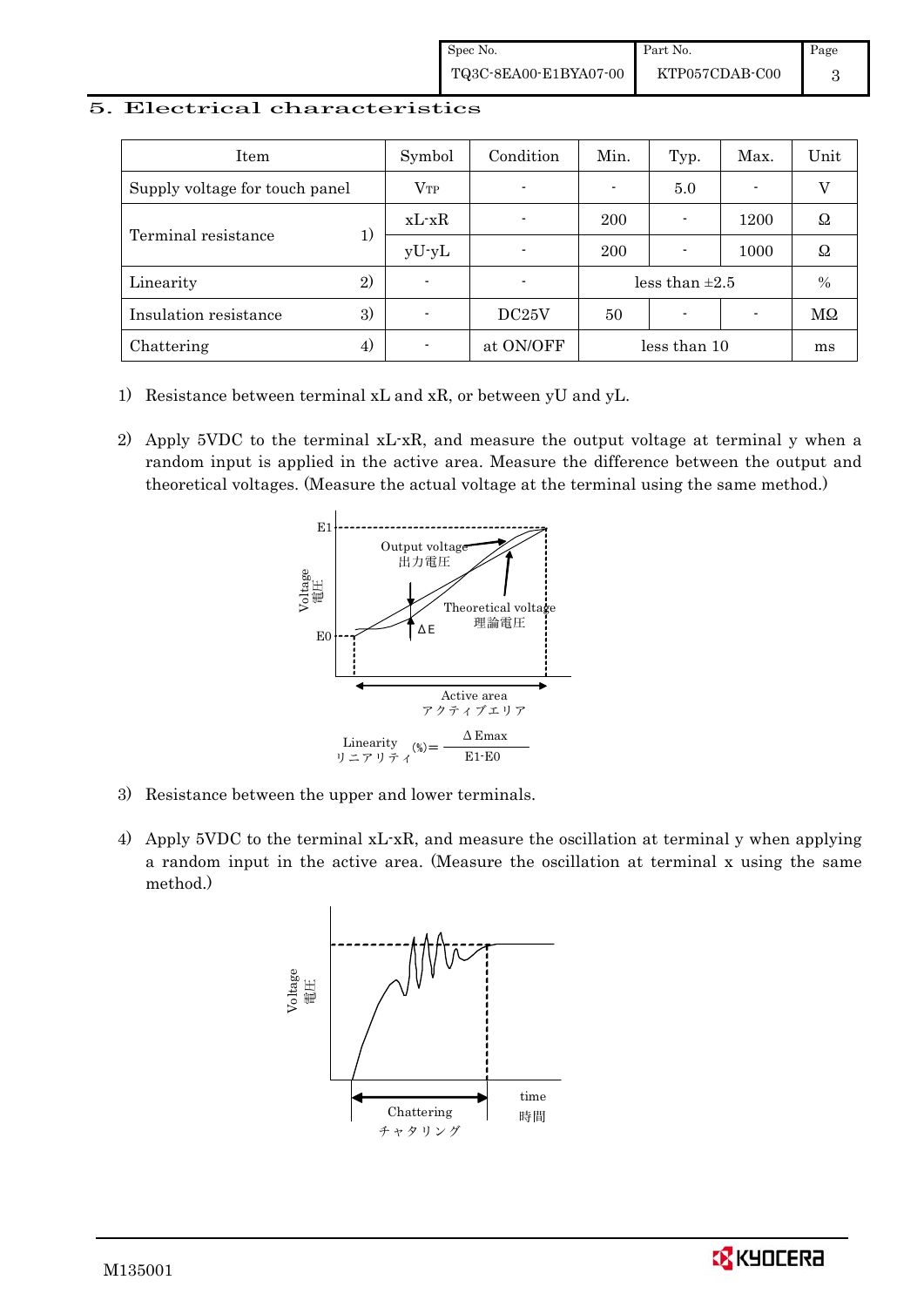#### 6. Interface signals

| No.            | Symbol | Description      |
|----------------|--------|------------------|
|                | уL     | y-Lower terminal |
| $\overline{2}$ | xL     | x-Left terminal  |
| 3              | yU     | y-Upper terminal |
|                | xR     | x-Right terminal |

Touch panel side connector : 1.25mm pitch Recommended matching connector : 04FFS-SP-GB-TF(LF)(SN) (JST) : 00-8370-049-000-888+ (ELCO)

## 7. Design guidance for analog touch panel

7-1 Electrical (In customer's design, please remember the following considerations.)

- 1) Do not use the current regulated circuit.
- 2) Keep the current limit with top and bottom layer. (Please refer to "Electrical absolute maximum ratings" for details.)
- 3) Analog touch panel can not sense two points touching separately.
- 4) A contact resistance is appeared at the touch point between top and bottom layer. After this resistance has stable read of the touch panel position data.
- 5) Because noise of inverter or peripheral circuits may interfere signal of touch panel itself it is necessary to design carefully in advance to avoid these noise problem.

#### 7-2 Software

- 1) Do the "User Calibration".
- 2) "User Calibration" may be needed with long term using. Include "User Calibration" menu in your software.
- 3) When drawing a line with a stylus, there may be a slight discontinuity when the stylus passes over a spacer-dot. If necessary, please provide a compensation feature within your software.

7-3 Mounting on display and housing bezel

- 1) Do not use an adhesive tape to bond it on the front of touch panel and hang it to the housing bezel.
- 2) This touch panel has an airtight but not watertight structure. Please not to use it for the applications requiring watertight or under the environments occurred condensation. If it is expected to be exposed to the environments that vapor, moisture or other liquids may seep inside a bezel, please be sure to take some measurements for drip-proof or waterproof by using sealing materials on the bezel.
- 3) Please mount the touch panel so that it is flat. An optical interference pattern (Newton ring) may be observed if the touch panel is installed on a bent or twisted LCD surface or if it is bent or twisted after installation.
- 4) Please mount the touch panel so that it does not move or slide relative to the LCD, even when vibration or shock is applied and even when high humidity or high temperature may weaken the mounting adhesive.

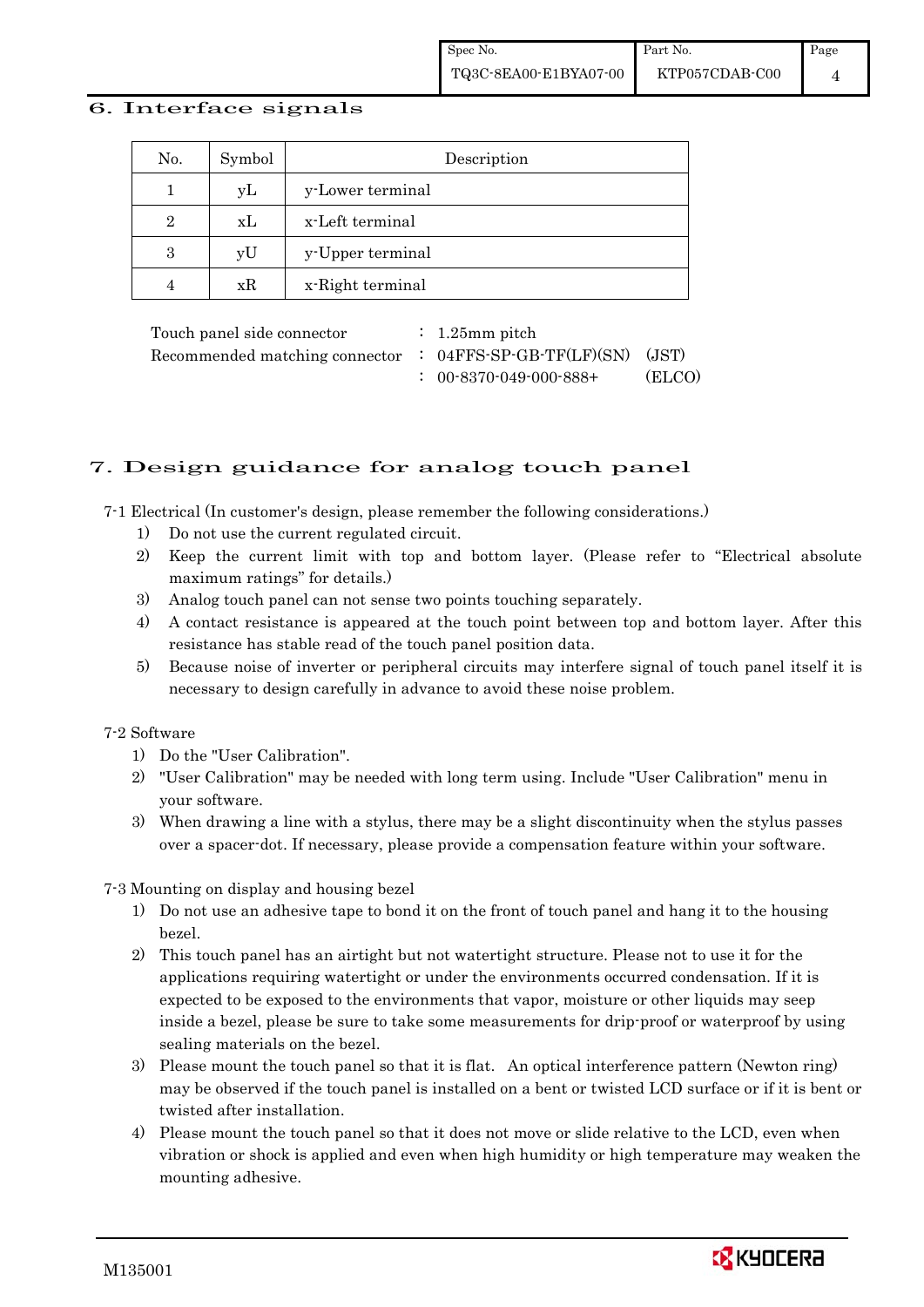#### 8. Lot number identification

The lot number shall be indicated on the FPC tail.

KTP057CDAB-C00 - ŌŌŌŌŌŌŌŌŌ ŌŌŌ

| $\downarrow \qquad \qquad \downarrow$ |  |
|---------------------------------------|--|
| $1 \qquad \qquad 2$                   |  |

| $\vert$ No1. – No2. above indicate |  |
|------------------------------------|--|
| 1. Lot No. 9 digits                |  |
| 2. Serial 3 digits                 |  |

### 9. Warranty

9-1. Incoming inspection

Please inspect the touch panel within one month after your receipt.

9-2. Production warranty

 Kyocera warrants its touch panel's for a period of 12 months from the ship date. Kyocera shall, by mutual agreement, replace or re-work defective touch panel's that are shown to be Kyocera's responsibility

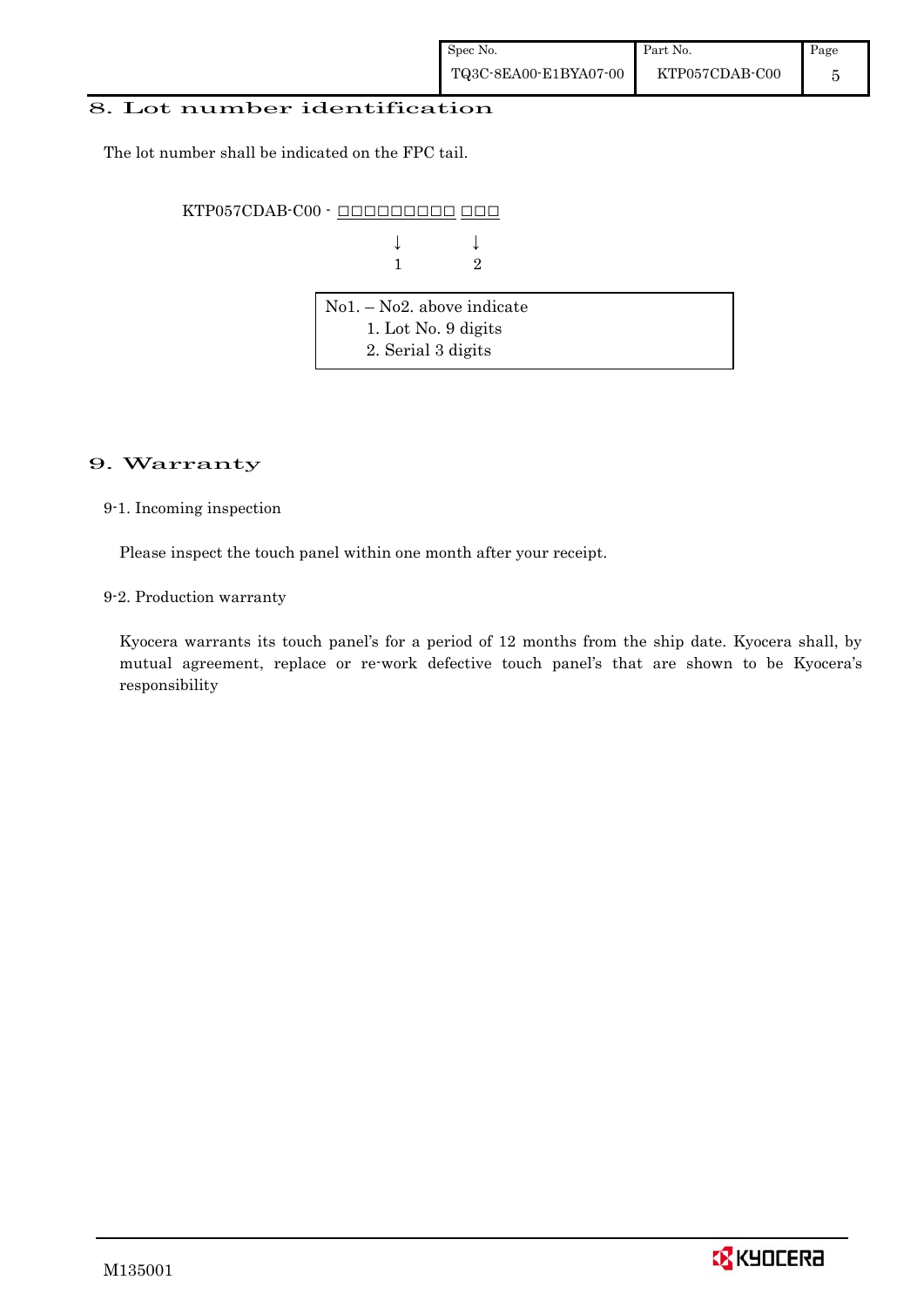#### 10. Precautions for use

#### 10-1. Usage

- 1) DO NOT store in a high humidity environment for extended periods. Surface film degradation bubbles, and/or peeling off of the surface film may result.
- 2) Do not push or rub the touch panel's surface with hard to sharp objects such as knives, or the touch panel may be scratched.
- 3) When the touch panel is dirty, gently wipe the surface with a soft cloth, sometimes moistened by mild detergent or alcohol. If a hazardous chemical is dropped on the touch panel by mistake, wipe it off right away to prevent human contact.
- 4) Always keep the touch panel free from condensation during testing. Condensation may permanently spot or stain the surface film.
- 5) Do not pull the touch panel FPC and do not bend the root of the wires. Housing should be designed to protect touch panel FPC from external stress.
- 6) This Kyocera touch panel has been specifically designed for use in general electronic devices, but not for use in a special environment such as usage in an active gas. Hence, when the touch panel is supposed to be used in a special environment, evaluate the touch panel thoroughly beforehand and do not expose the touch panel to chemicals such as an active gas.
- 7) The touch panel is made of glass. It may break when dropped, or vibrated excessively. Usually there is a film on the surface of the glass which would prevent broken glass from scattering, but nevertheless handle it carefully during assembly and treat it gently during use.
- 8) Touch panel edges are sharp, so they have a possibility of cutting your body, for example your finger. Handle the touch panel with enough care to prevent cuts. When you hold the touch panel, put on the protector, for example the gloves which have a strength enough to stand sharpness of touch panel edges.

#### 10-2. Installation of the touch panel

- 1) The touch panel shall be installed flat, without twisting or bending.
- 2) Please design the housing window so that its edges are between the active area and the effective area of the touch screen. Must maintain a gap between inside of bezel and touch panel to avoid malfunction or electrode damage of touch panel.
- 3) A transparent protection sheet is attached to the touch panel. Please remove the protection film slowly before use, paying attention to static electricity.
- 4) Do not scratch, or put any stress outside the active area of the touch panel when you install it on to an LCD, or it may damage the ITO pattern of the touch panel.

#### 10-3. Operation

- 1) The touch panel shall be operated within the limits specified. Operation at values outside of these limits may shorten life, and/or harm display images.
- 2) Do not use the touch panel in environments conducive to the formation of condensation.

#### 10-4. Storage

- 1) The touch panel shall be stored within the temperature and humidity limits specified. Store in a dark area, and protect the touch panel from direct sunlight or fluorescent light.
- 2) Always store the touch panel so that it is free from external pressure onto it. This will prevent the formation of Newton rings.



Page 6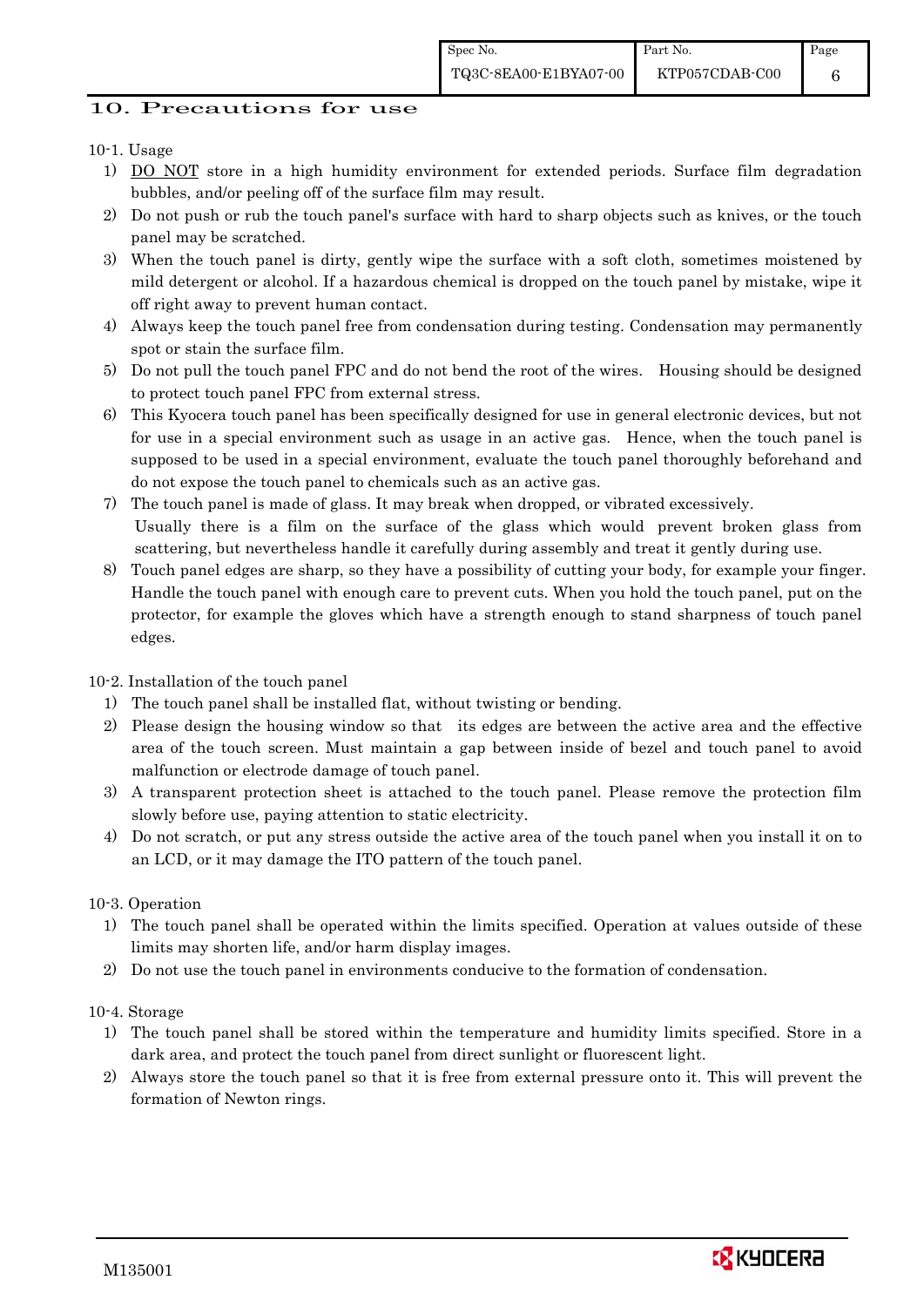### 11. Reliability test data

| Test item                            | Test condition                                                                                    | Test time                | Judgement                                                                                                                                                                                                           |  |
|--------------------------------------|---------------------------------------------------------------------------------------------------|--------------------------|---------------------------------------------------------------------------------------------------------------------------------------------------------------------------------------------------------------------|--|
| High temp.<br>atmosphere             | $95^{\circ}$ C                                                                                    | 240h                     | Touch panel function<br>: No defect<br>Terminal resistance<br>: No defect<br>: No defect<br>Linearity<br><b>Actuation Force</b><br>: No defect                                                                      |  |
| Low temp.<br>atmosphere              | $-40$ °C                                                                                          | 240h                     | Touch panel function<br>: No defect<br>Terminal resistance<br>: No defect<br>Linearity<br>: No defect<br><b>Actuation Force</b><br>: No defect                                                                      |  |
| High temp.<br>humidity<br>atmosphere | 40°C90% RH                                                                                        | 240h                     | Touch panel function<br>: No defect<br>Terminal resistance<br>: No defect<br>Linearity<br>: No defect<br><b>Actuation Force</b><br>: No defect                                                                      |  |
| Temp. cycle                          | $-40$ °C<br>0.5 <sub>h</sub><br>R.T.<br>0.5 <sub>h</sub><br>$95^{\circ}$ C<br>0.5 <sub>h</sub>    | 10cycles                 | Touch panel function<br>: No defect<br>Terminal resistance<br>: No defect<br>Linearity<br>: No defect<br><b>Actuation Force</b><br>: No defect                                                                      |  |
| High temp.<br>operation              | 85°C                                                                                              | 500h                     | Touch panel function<br>: No defect<br>Terminal resistance<br>: No defect<br>Linearity<br>: No defect<br><b>Actuation Force</b><br>: No defect                                                                      |  |
| Point<br>activation                  | Silicon rubber,<br>$Tip: R = 4.0$<br>Hardness 60°<br>Hitting force 2.9N<br>Hitting speed 5 time/s | one<br>million<br>times  | Touch panel function<br>: No defect<br>Terminal resistance<br>: No defect<br>Linearity<br>: No defect<br><b>Actuation Force</b><br>: No defect<br>No appearance defect which affects touch<br>panel function.<br>2) |  |
| Sliding                              | Polyacetal resin,<br>$Tip: R = 0.8$<br>Load $2.45N$<br>Input length 10mm<br>Input speed 50mm/s    | 100<br>thousand<br>times | Touch panel function<br>: No defect<br>Terminal resistance<br>: No defect<br>: No defect<br>Linearity<br><b>Actuation Force</b><br>: No defect<br>No appearance defect which affects touch<br>panel function.<br>2) |  |

- 1) Test in active area.
- 2) Dents, blurs and marks on surface film: neglected.
- 3) 10mm sliding (back and forth) counts as 2 times.
- 4) Each test item uses a test touch panel only once. The tested touch panel is not used in any other tests.
- 5) The touch panel is tested in circumstances in which there is no condensation.
- 6) Temp. cycle test (Heat shock included): the LCD shall be tested after leaving it stabilize at room temperature for 2 hours after the last cycle.
- 7) An operational test was performed after the following conditions. First, the touch panel was left for a certain time under 5V voltages applied (without touch), Then it was left at room temperature (No VDC applied) for 2 hours.
- 8) The reliability test is not an out-going inspection.
- 9) The result of the reliability test is for your reference purpose only. The reliability test is conducted only to examine the touch panel's capability.

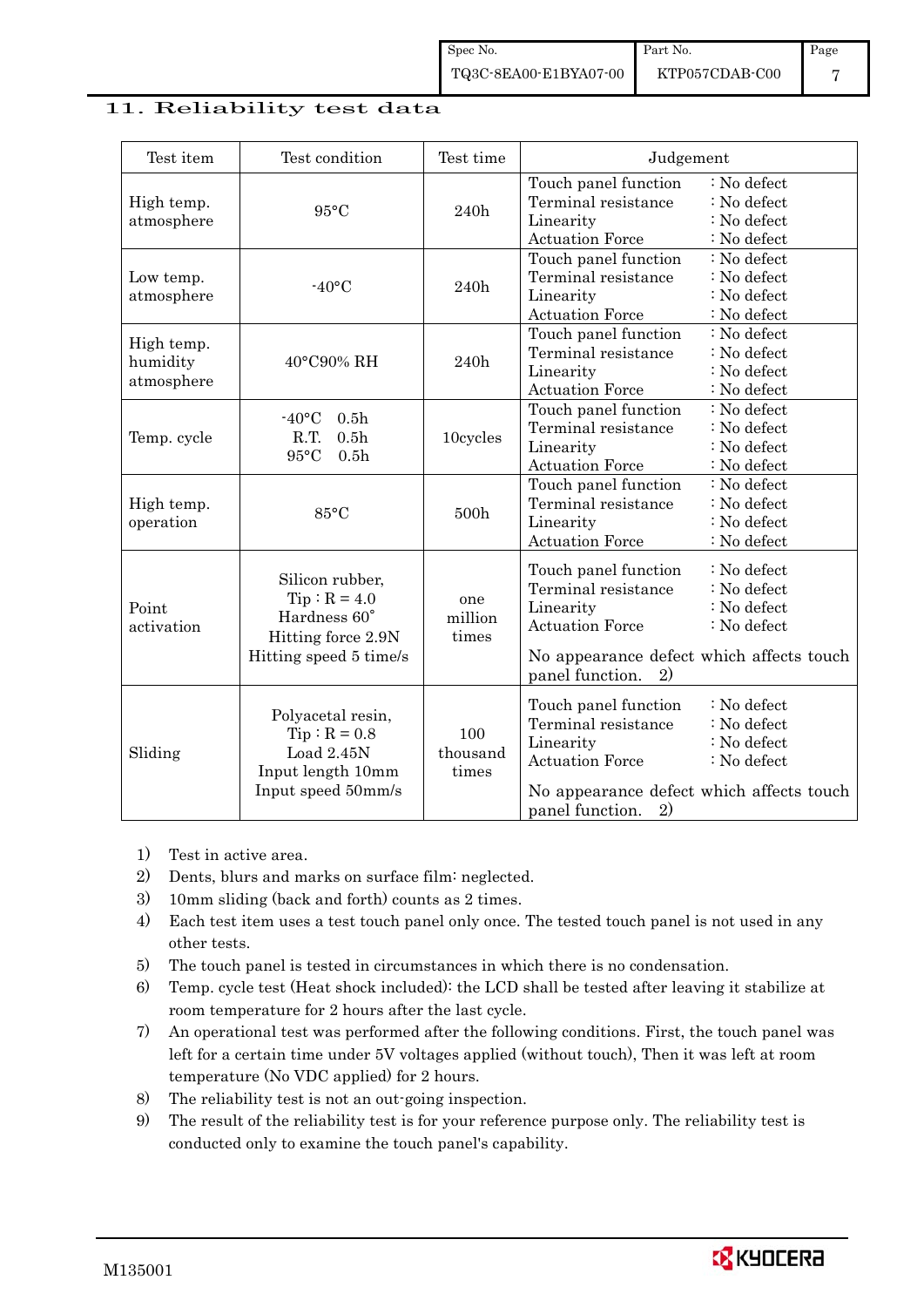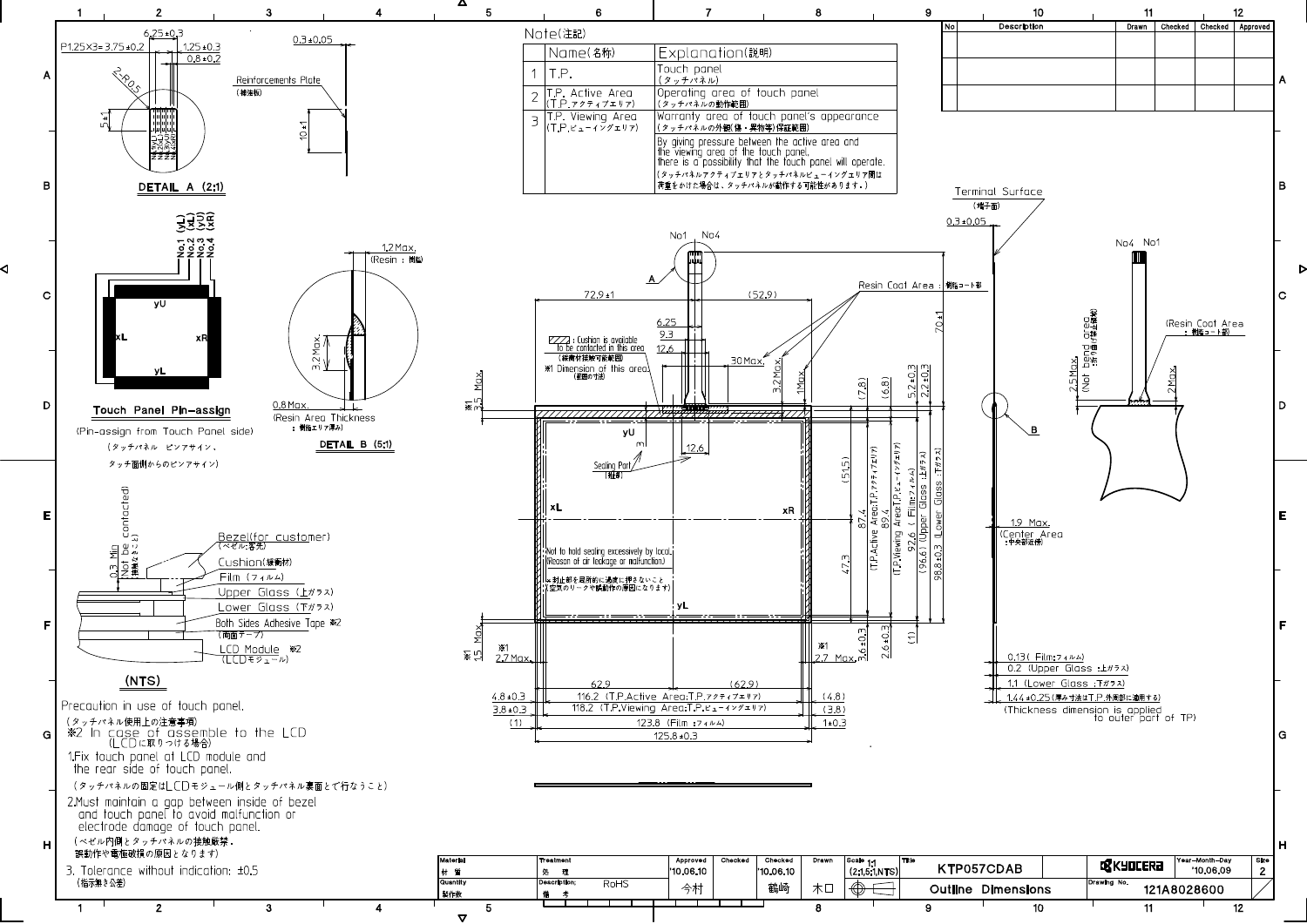| Spec No. | TQ3C-8EA00-E2BYA07-00 |
|----------|-----------------------|
| Date     | June 28, 2010         |

## KYOCERA INSPECTION STANDARD

## TYPE : KTP057CDAB-C00

## KYOCERA CORPORATION KAGOSHIMA HAYATO PLANT LCD DIVISION

| Original      | Designed by $:$ Engineering dept. |               |                            | Confirmed by $:QA$ dept. |          |
|---------------|-----------------------------------|---------------|----------------------------|--------------------------|----------|
| Issue Date    | Prepared                          | $\rm Checked$ | Approved                   | Checked                  | Approved |
| June 28, 2010 |                                   | $\mathcal{U}$ | <i>Jamazaki</i> M.Friitani | I Haman                  |          |

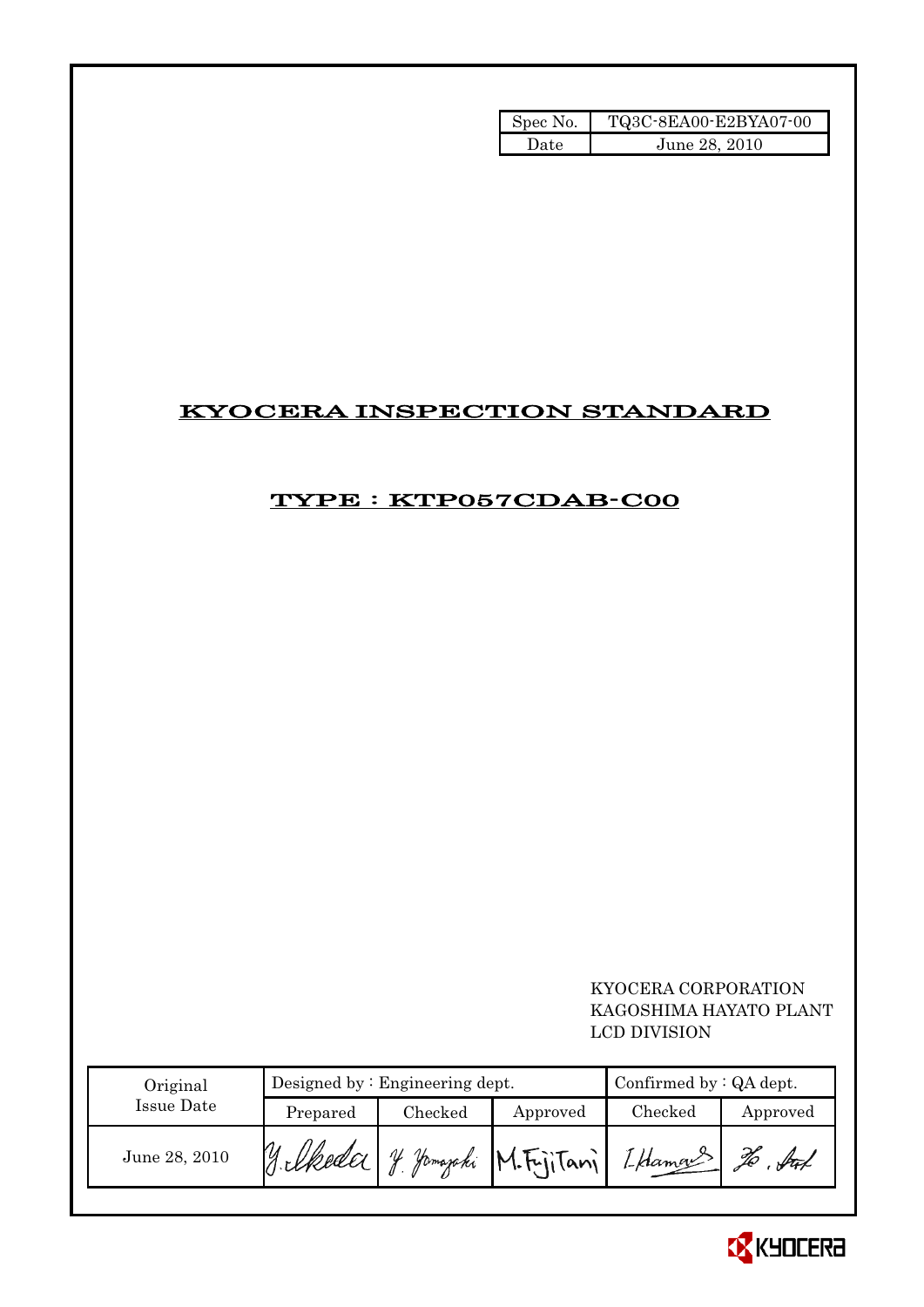| Spec No.              | Part No.       | Page |
|-----------------------|----------------|------|
| TQ3C-8EA00-E2BYA07-00 | KTP057CDAB-C00 |      |

|             |                                                                   |          | Revision record |                                      |               |          |
|-------------|-------------------------------------------------------------------|----------|-----------------|--------------------------------------|---------------|----------|
|             | Confirmed by $\colon$ QA dept.<br>Designed by : Engineering dept. |          |                 |                                      |               |          |
| $\rm{Date}$ |                                                                   | Prepared | Checked         | Approved                             | $\rm Checked$ | Approved |
|             |                                                                   |          |                 |                                      |               |          |
|             |                                                                   |          |                 |                                      |               |          |
| Rev.No.     | $\rm{Date}$                                                       | Page     |                 | $\label{eq:2} \textbf{Descriptions}$ |               |          |
|             |                                                                   |          |                 |                                      |               |          |
|             |                                                                   |          |                 |                                      |               |          |
|             |                                                                   |          |                 |                                      |               |          |
|             |                                                                   |          |                 |                                      |               |          |
|             |                                                                   |          |                 |                                      |               |          |
|             |                                                                   |          |                 |                                      |               |          |
|             |                                                                   |          |                 |                                      |               |          |
|             |                                                                   |          |                 |                                      |               |          |
|             |                                                                   |          |                 |                                      |               |          |
|             |                                                                   |          |                 |                                      |               |          |
|             |                                                                   |          |                 |                                      |               |          |
|             |                                                                   |          |                 |                                      |               |          |
|             |                                                                   |          |                 |                                      |               |          |
|             |                                                                   |          |                 |                                      |               |          |
|             |                                                                   |          |                 |                                      |               |          |
|             |                                                                   |          |                 |                                      |               |          |
|             |                                                                   |          |                 |                                      |               |          |
|             |                                                                   |          |                 |                                      |               |          |
|             |                                                                   |          |                 |                                      |               |          |
|             |                                                                   |          |                 |                                      |               |          |
|             |                                                                   |          |                 |                                      |               |          |
|             |                                                                   |          |                 |                                      |               |          |
|             |                                                                   |          |                 |                                      |               |          |
|             |                                                                   |          |                 |                                      |               |          |
|             |                                                                   |          |                 |                                      |               |          |
|             |                                                                   |          |                 |                                      |               |          |
|             |                                                                   |          |                 |                                      |               |          |
|             |                                                                   |          |                 |                                      |               |          |
|             |                                                                   |          |                 |                                      |               |          |
|             |                                                                   |          |                 |                                      |               |          |
|             |                                                                   |          |                 |                                      |               |          |
|             |                                                                   |          |                 |                                      |               |          |
|             |                                                                   |          |                 |                                      |               |          |
|             |                                                                   |          |                 |                                      |               |          |
|             |                                                                   |          |                 |                                      |               |          |
|             |                                                                   |          |                 |                                      |               |          |
|             |                                                                   |          |                 |                                      |               |          |
|             |                                                                   |          |                 |                                      |               |          |

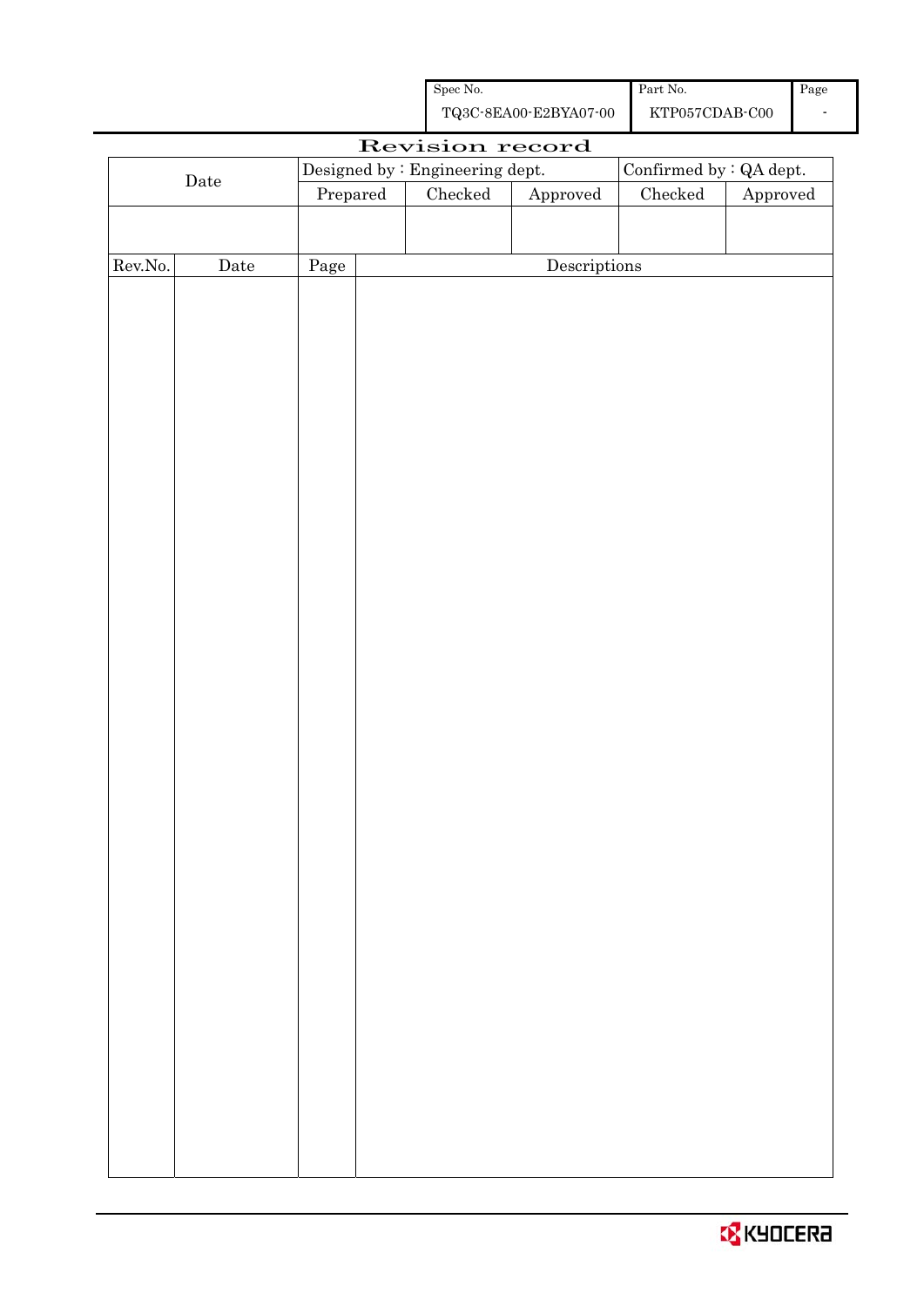| Visuals specification |
|-----------------------|

| 1) Note                          |                                                                                                                                                                                                                                                                                                                                                                      |                                                   |                                                                                                          |  |
|----------------------------------|----------------------------------------------------------------------------------------------------------------------------------------------------------------------------------------------------------------------------------------------------------------------------------------------------------------------------------------------------------------------|---------------------------------------------------|----------------------------------------------------------------------------------------------------------|--|
|                                  | Note<br>Customer identified anomalies not defined within this inspection standard shall be<br>1.<br>reviewed by Kyocera, and an additional standard shall be determined by mutual<br>consent.<br>This inspection standard about the image quality shall be applied to any defect within<br>2.<br>the active area and shall not be applicable to outside of the area. |                                                   |                                                                                                          |  |
| General                          |                                                                                                                                                                                                                                                                                                                                                                      |                                                   |                                                                                                          |  |
|                                  | Inspection conditions<br>3.<br>Luminance<br>Inspection distance<br>Temperature                                                                                                                                                                                                                                                                                       | $:500$ Lux min.<br>$:300$ mm.<br>: 25 $~\pm~$ 5°C |                                                                                                          |  |
| Definition of<br>inspection item | Direction<br>Touch Panel (Scratch, Foreign particle)                                                                                                                                                                                                                                                                                                                 | : Directly above                                  | Describes scratches on the glass and film<br>and foreign particles between glass/glass or<br>glass/film. |  |
|                                  |                                                                                                                                                                                                                                                                                                                                                                      |                                                   |                                                                                                          |  |